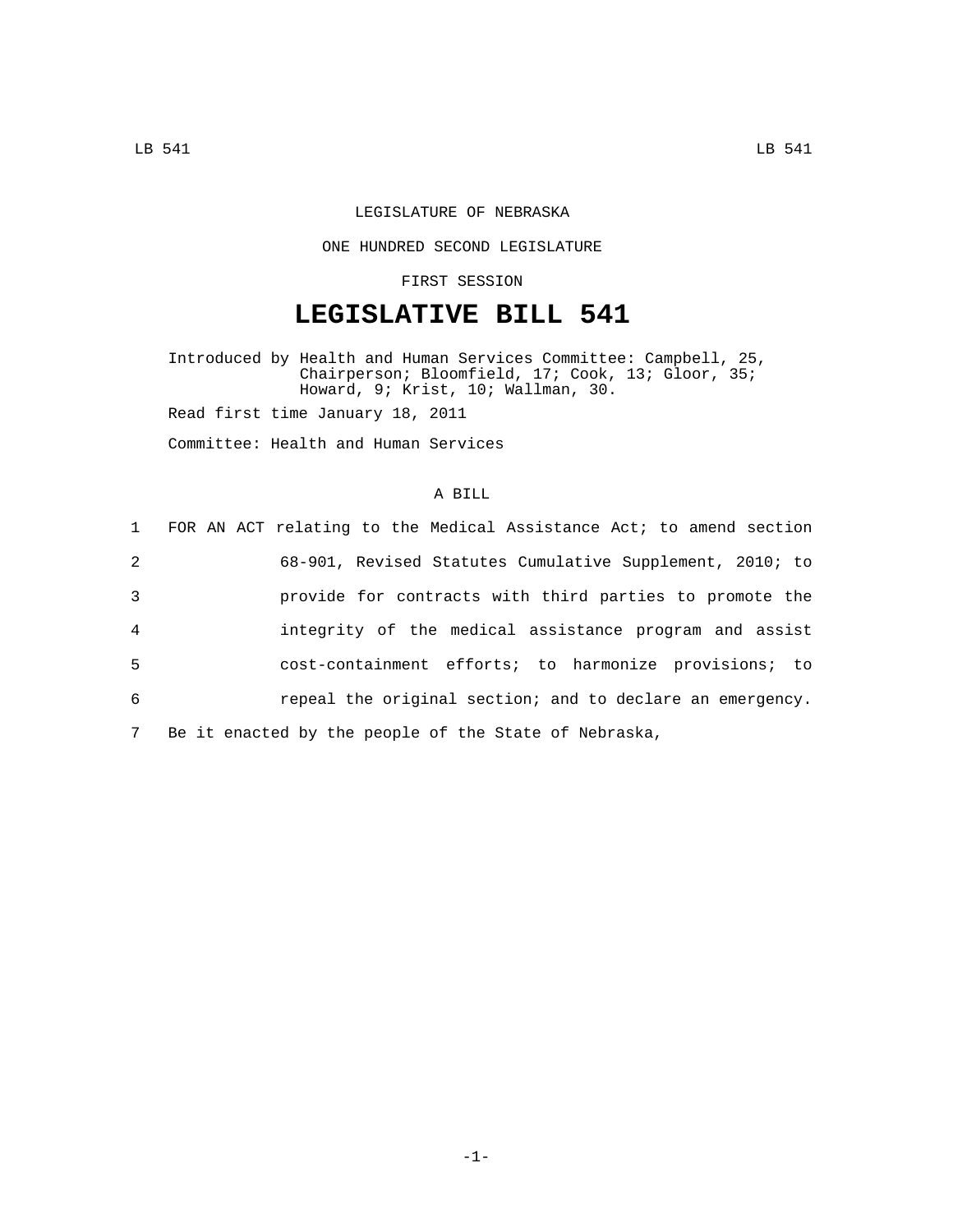| $\mathbf{1}$ | Section 1. Section 68-901, Revised Statutes Cumulative                |
|--------------|-----------------------------------------------------------------------|
| 2            | Supplement, 2010, is amended to read:                                 |
| 3            | 68-901 Sections 68-901 to 68-969 and sections 2 and 3 of              |
| 4            | this act shall be known and may be cited as the Medical Assistance    |
| 5            | Act.                                                                  |
| 6            | Sec. 2. The Legislature finds that the medical assistance             |
| 7            | program would benefit from increased efforts to (1) prevent improper  |
| 8            | payments to service providers, including, but not limited to,         |
| 9            | enforcement of eligibility criteria for recipients of benefits,       |
| 10           | enforcement of enrollment criteria for providers of benefits,         |
| 11           | determination of third-party liability for benefits, review of claims |
| 12           | for benefits prior to payment, and identification of the extent and   |
| 13           | cause of improper payment, (2) identify and recoup improper payments, |
| 14           | including, but not limited to, identification and investigation of    |
| 15           | questionable payments for benefits, administrative recoupment of      |
| 16           | payments for benefits, and referral of cases of fraud to the state    |
| 17           | medicaid fraud control unit for prosecution, and (3) collect          |
| 18           | postpayment reimbursement, including, but not limited to, maximizing  |
| 19           | prescribed drug rebates and maximizing recoveries from estates for    |
| 20           | paid benefits.                                                        |
| 21           | Sec. 3. (1) The department shall contract with one or                 |
| 22           | more recovery audit contractors to promote the integrity of the       |
| 23           | medical assistance program and to assist with cost-containment        |
| 24           | efforts and recovery audits. The contract or contracts shall include  |
| 25           | services for (a) cost-avoidance through identification of third-party |

-2-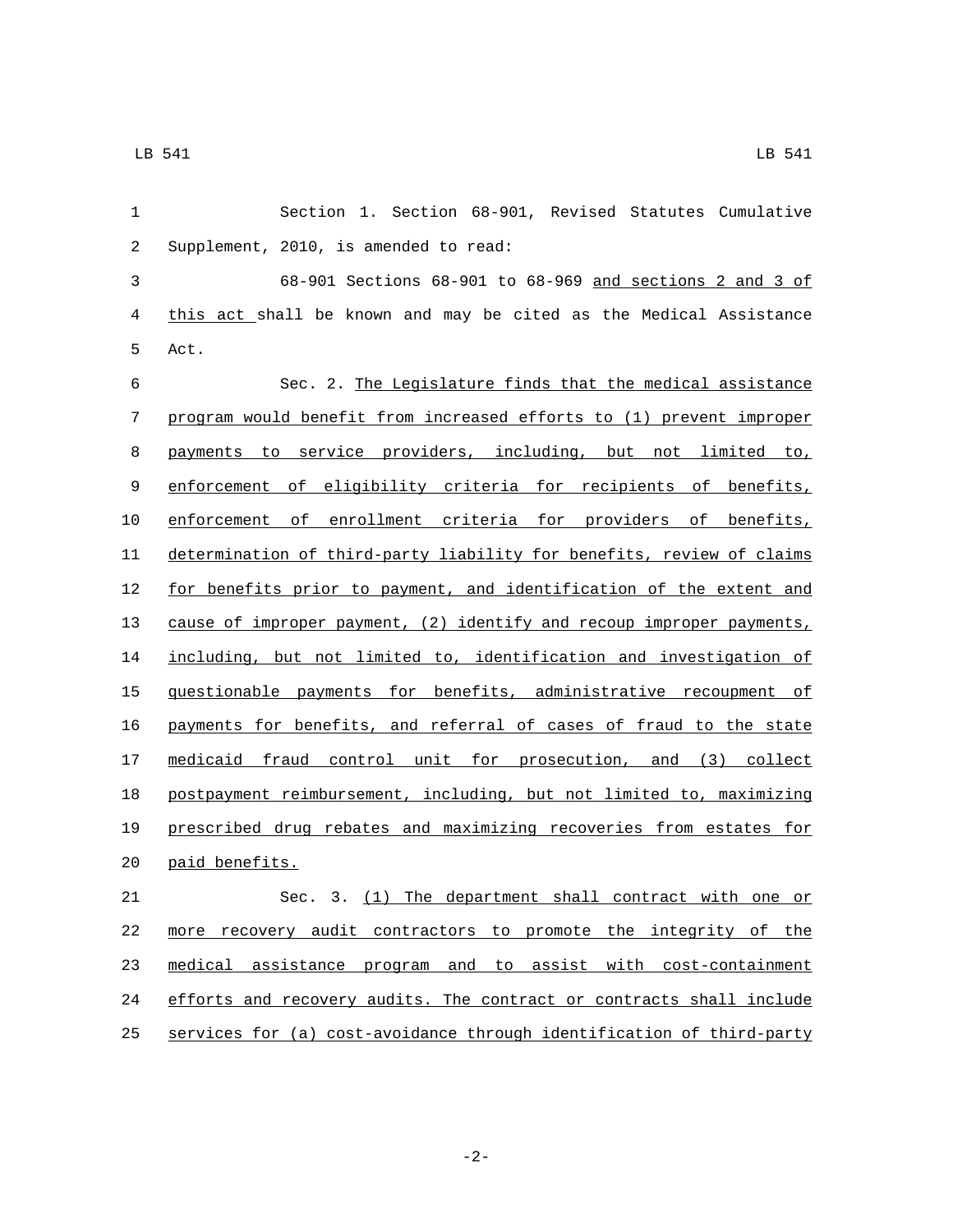| postpayment reimbursement, (c) casualty recovery of payments by<br>identifying and recovering costs for claims that were the result of<br>an accident or neglect and payable by a casualty insurer, and $(d)$<br>reviews of claims submitted by providers of services or other |
|--------------------------------------------------------------------------------------------------------------------------------------------------------------------------------------------------------------------------------------------------------------------------------|
|                                                                                                                                                                                                                                                                                |
|                                                                                                                                                                                                                                                                                |
|                                                                                                                                                                                                                                                                                |
|                                                                                                                                                                                                                                                                                |
| individuals furnishing items and services for which payment has been                                                                                                                                                                                                           |
| made to determine whether providers have been underpaid or overpaid                                                                                                                                                                                                            |
| and take actions to recover any overpayments identified.                                                                                                                                                                                                                       |
| (2) The department shall contract with one or more                                                                                                                                                                                                                             |
| persons to support a health insurance premium assistance payment                                                                                                                                                                                                               |
| program.                                                                                                                                                                                                                                                                       |
| (3) The department may enter into any other contracts                                                                                                                                                                                                                          |
| deemed to increase the efforts to promote the integrity of the                                                                                                                                                                                                                 |
| medical assistance program.                                                                                                                                                                                                                                                    |
| (4) Contracts entered into under the authority of this                                                                                                                                                                                                                         |
|                                                                                                                                                                                                                                                                                |
| section may be on a contingent fee basis and are exempt from section                                                                                                                                                                                                           |
| 73-203. Contracts entered into on a contingent fee basis shall                                                                                                                                                                                                                 |
| provide that contingent fee payments are based upon amounts                                                                                                                                                                                                                    |
| recovered, not amounts identified, and that contingent fee payments                                                                                                                                                                                                            |
| are not to be paid on amounts subsequently repaid due to                                                                                                                                                                                                                       |
| determinations made in appeal proceedings. Contracts shall be in                                                                                                                                                                                                               |
| compliance with federal law and regulations when pertinent. It is the                                                                                                                                                                                                          |
| intent of the Legislature that the initial contracts shall be entered                                                                                                                                                                                                          |
|                                                                                                                                                                                                                                                                                |

(5) The department shall by December 1, 2011, report to

-3-